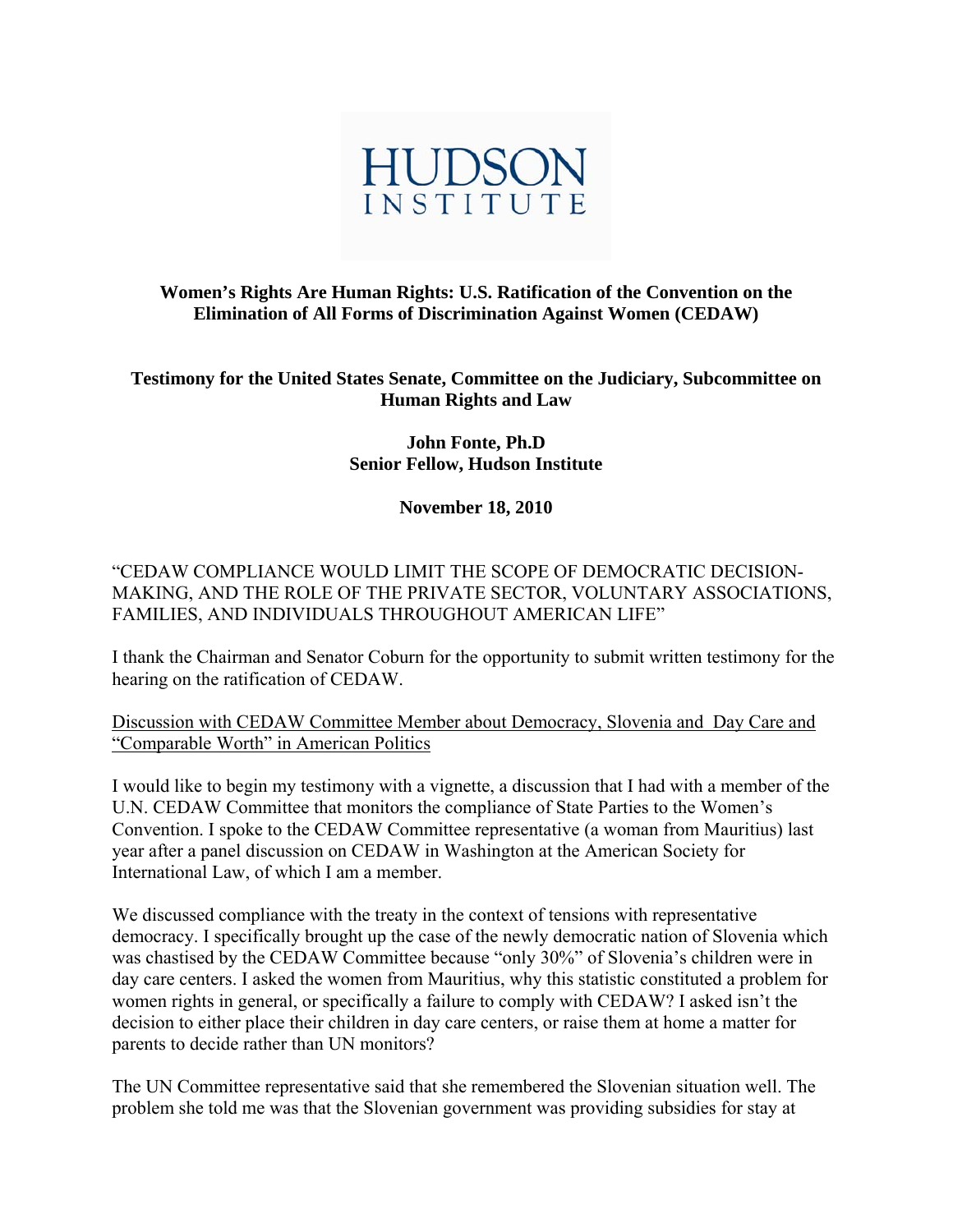home mothers, which was detrimental to both the women and the children. The women were missing out on career opportunities and the children were missing the educational resources and the social other benefits of being in day care. I responded that the Slovenian government was democratically elected on a "pro-family" platform that included support for family subsidies. Moreover, a future government with opposing views could reverse these policies. Isn't this how democracy works? Isn't it up to Slovenians to determine what family or day care policies they are going to have, or not have? The UN representative replied that the Slovenian government was "reinforcing old stereotypes." CEDAW, she said, embodies universal norms and took precedence over the actions of a particular democratic government.

I also raised the issue of "comparable worth", (the concept that women should be paid equally to men, not simply for the same work, but for work of "comparable value") noting that the CEDAW Committee is promoting this concept in their monitoring of the State Parties. I pointed out to her that the concept of comparable worth is a controversial political issue in the US that Americans are addressing though their democratic process. Further, I mentioned that many Americans believe that market forces (not government) should determine wage scales. She responded that equal pay for work of comparable value was a human right and a universal norm. Neither the private sector, nor the market, nor democratic governments have the right to "discriminate," they must adhere to universal norms such as equal pay for work of equal value, she insisted. Most importantly, she emphasized that CEDAW requires "substantive equality" (or equality of outcome) not simply equality of opportunity or equality before the law, these are just the first stages of de facto equality. At the end of our conversation, the UN representative suggested that the US could ratify CEDAW with reservations and we (the Committee) could work on having those reservations "withdrawn" later.

### If CEDAW is ratified, what would compliance look like?

The conversation with the UN CEDAW Representative was enlightening. It reveals that the most important question in considering the ratification of CEDAW is: what would compliance with the Convention mean for the United States of America, for our constitutional system, for our sovereignty, for our federalism, for our economy? Fortunately, it is possible to obtain a clear picture rather quickly and easily. There are two sources that are crucial to understanding the potential impact of CEDAW in the United States: (1) The CEDAW Assessment Tool developed by the American Bar Association (ABA) and funded by the US Agency for International Development (USAID), dated January  $2002<sup>1</sup>$  $2002<sup>1</sup>$  $2002<sup>1</sup>$  and (2) the CEDAW Committee's monitoring reports of how democratic countries comply or fail to comply with the Convention.

### ABA'S CEDAW Assessment Tool.

First, let us examine the ABA's CEDAW Assessment Tool. The Assessment Tool is an over 200 page document with hundreds of specific questions. It details what states should do to be in compliance with CEDAW. The ABA document uses the official "CEDAW Commentary and Guidelines" as its authoritative source on exactly what the Convention means and doesn't mean. For example, on the controversial issue of whether gender quotas (special temporary measures) are voluntary or required, the ABA Assessment Tool emphatically states that there is an "obligation" to implement gender quotas.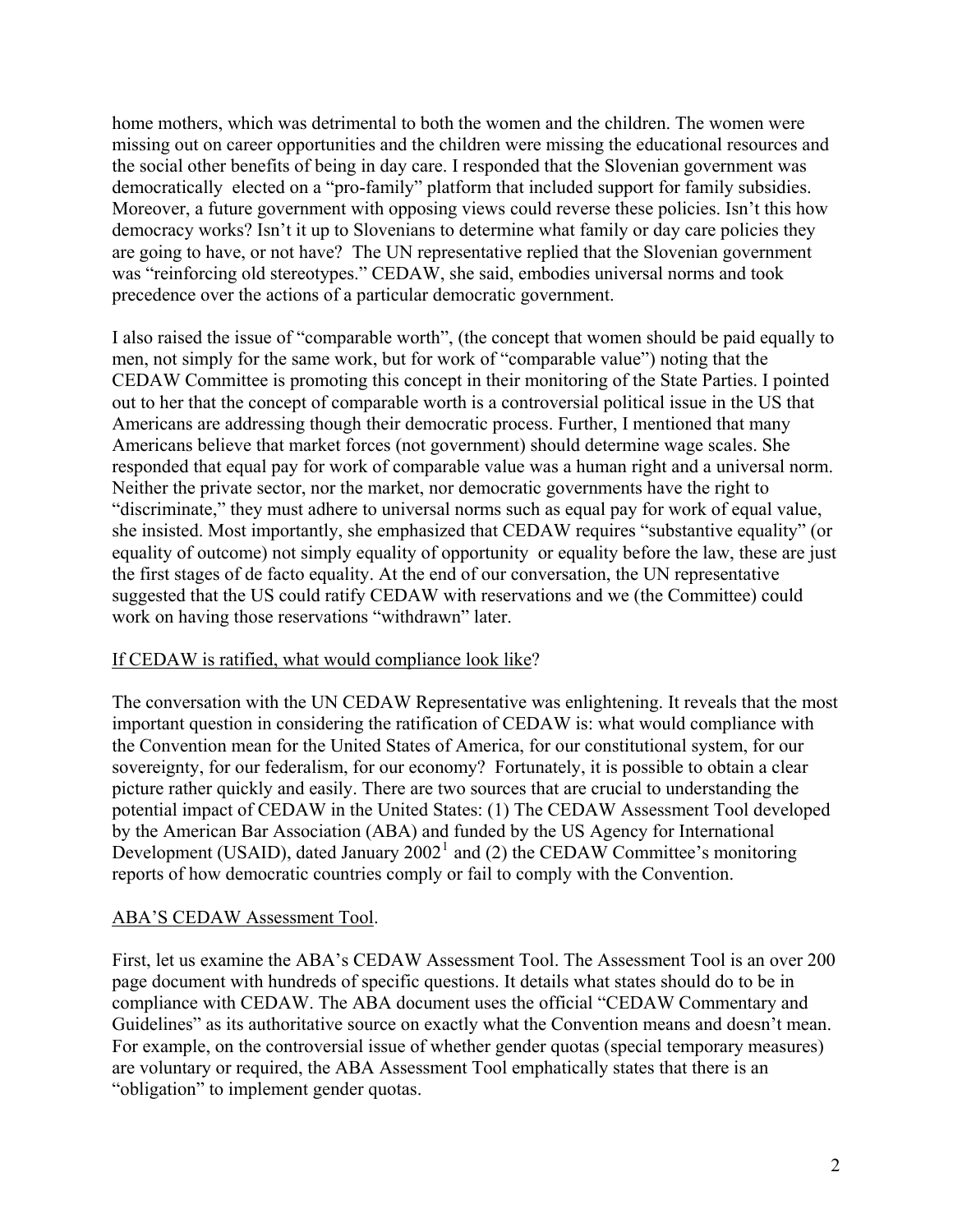However, Article 2 (e) of CEDAW obligates States Parties to "take all appropriate measures to eliminate discrimination against women by any person, or organization or enterprise." Article 3 also reaffirms the commitment to take all appropriate measures to ensure the full development and advancement of women. Taken together, Articles 2, 3 and 4 **do, in fact, create an obligation to implement temporary special measures** policies in an effort to end discrimination against women.<sup>[2](#page-10-1)</sup>

Moreover, the ABA Tool declares:

To promote further de facto gender equality, General Recommendation No. 5 encourages the States Parties to employ more temporary special measures, "such as positive action, **preferential treatment or quota system** to advance women's integration into education, the economy, politics and employment." Recommendation No. 8 also suggests that States Parties employ temporary special measures of affirmative action to ensure women equal opportunity to represent their governments internationally. General Recommendation No. 23 **further advises States Parties to establish quotas** and targeted recruitment procedures and appointments to particular posts, such as the judiciary, in order to overcome the cultural barriers that remain, after de jure compliance has been achieved.<sup>[3](#page-10-1)</sup>

The ABA document clearly states that the CEDAW Convention is not simply interested in legal equality or equality of opportunity, but equality of result or equality of outcome (de-facto equality or substantive equality not de-jure equality) and, indeed that temporary special measures (gender quotas) "must be applied" in some cases.

Thus, the ABA Tool declares:

Article 4 makes it clear that the goal of the Convention is to promote the gender equality of outcome. Recognizing that legal (de jure) equality does not automatically guarantee de facto equality, Article 4 permits States Parties to employ temporary special measures for as long as inequalities continue to exist. Temporary special measures, which are defined as nondiscriminatory by Article 4, are permissible because they promote de facto equality of women. **Temporary special measures must be applied to implement effectively** all the other provisions within the Convention.<sup>[4](#page-10-1)</sup>

Let us simply look at a few pages of this 200 page ABA document to get the flavor of what is required to comply with CEDAW. Article 3 of the CEDAW Convention declares:

States Parties shall take in all fields, in particular in the political, social, economic and cultural fields, all appropriate measures, including legislation, to ensure the full development and advancement of women, for the purpose of guaranteeing them the exercise and enjoyment of human rights and fundamental freedoms on a basis of equality.<sup>[5](#page-10-1)</sup>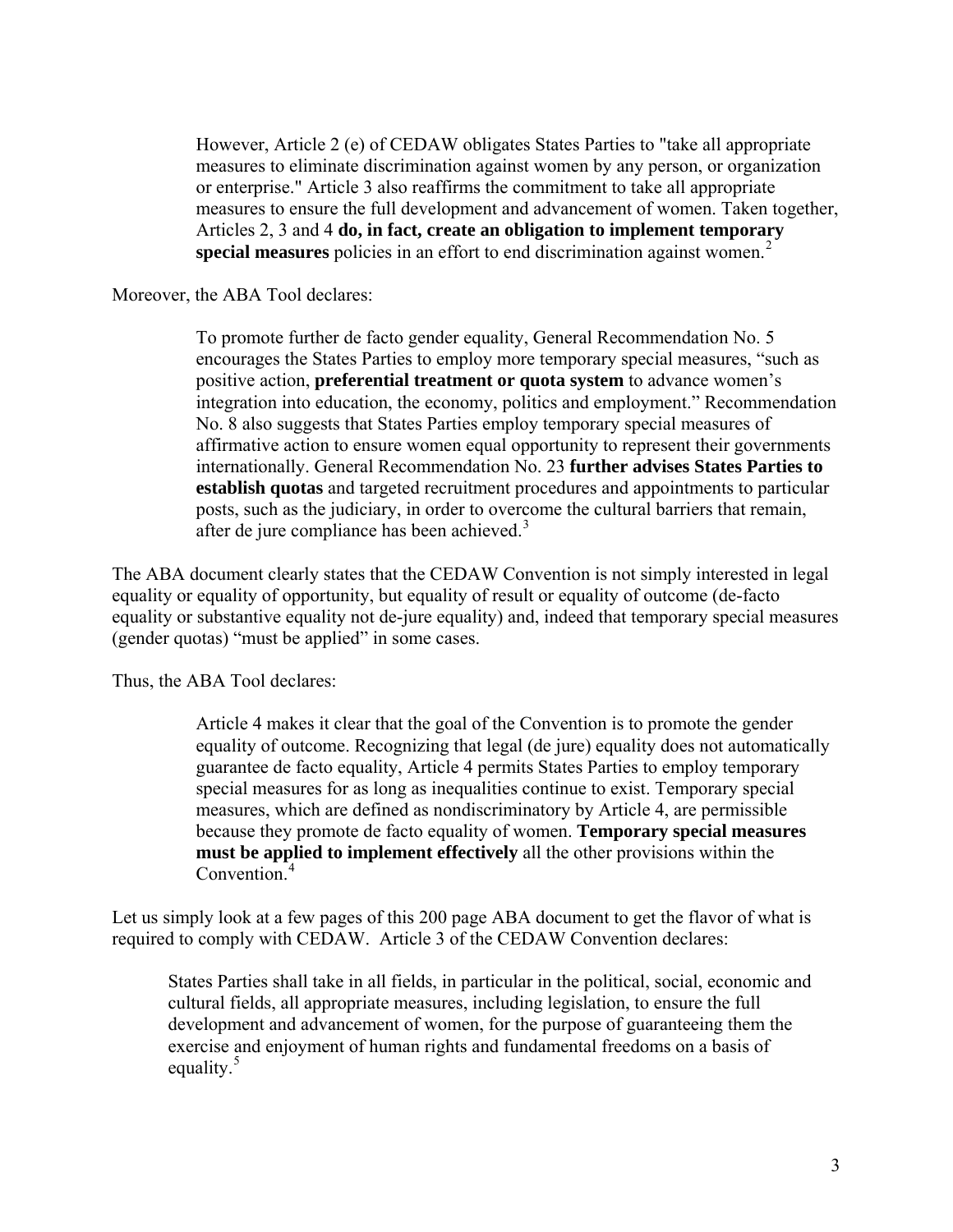This sounds reasonable enough. But what does this mean in terms of compliance? To assess whether a State is in de facto compliance, the ABA document recommends asking the following questions:

**Has the State created a national machinery** dedicated to the advancement of women through the promotion of more equitable gender roles? If so, what is its mandate? Does it include the elimination of discriminatory laws, gender stereotyping, customs and other practices that discriminate against women? How is it funded? **Is funding adequate?** How is it staffed? What is their level of expertise and commitment? Are they permanent government employees or consultants? Is there inter-agency coordination within the government to ensure compliance with CEDAW within all departments of the government? To what level of government does the national machinery report (e.g., legislative, executive, etc.)? **Does the national machinery report to anyone outside the government** (e.g., the public, **the United Nations or other international organizations)? Does the government coordinate with the NGO community** when drafting policy recommendations to the legislature or within government agencies? If so, what is the nature and quality of the coordination? **Does the national machinery or the State track national budget expenditures for programs** that promote the advancement of women? What are the results of this study (e.g., **percentages of funds spent on social and family support programs, awareness campaigns, temporary special measures to promote women's advancement in all fields)**? Does the State and women's NGOs have a coordinated plan of action to challenge the effects of harmful cultural traditions on women? Does the State publish and disseminate information on resources and programs benefiting women? **Does the State have a long-term plan** to promote the advancement of women? If so, **were NGOs involved in the drafting of this plan**? Does this plan comprehensively cover all areas addressed in CEDAW? **Does this plan include specific targets, such as timelines, specific actions, and delegated responsibilities?**  Who implements this plan? **Who evaluates progress of the plan's implementation?** How often? Is the evaluation published and distributed?<sup>[6](#page-10-1)</sup>

We have quoted from the ABA's assessment compliance tool at length so that there will be no misunderstanding of what CEDAW means. This is not an "international bill of rights for women" or a "tool for the promotion of equality," as its proponents claim. Instead, as one can see from the above questions that CEDAW is an attempt: (1) to create a massive intrusive bureaucracy ("national machinery"); (2) to dictate democratic policies, even budgetary priorities ("does the national machinery track national budget expenditures?); (3) to coordinate policy with activist-special interest groups (were NGOs involved in drafting this plan?); (4) to implement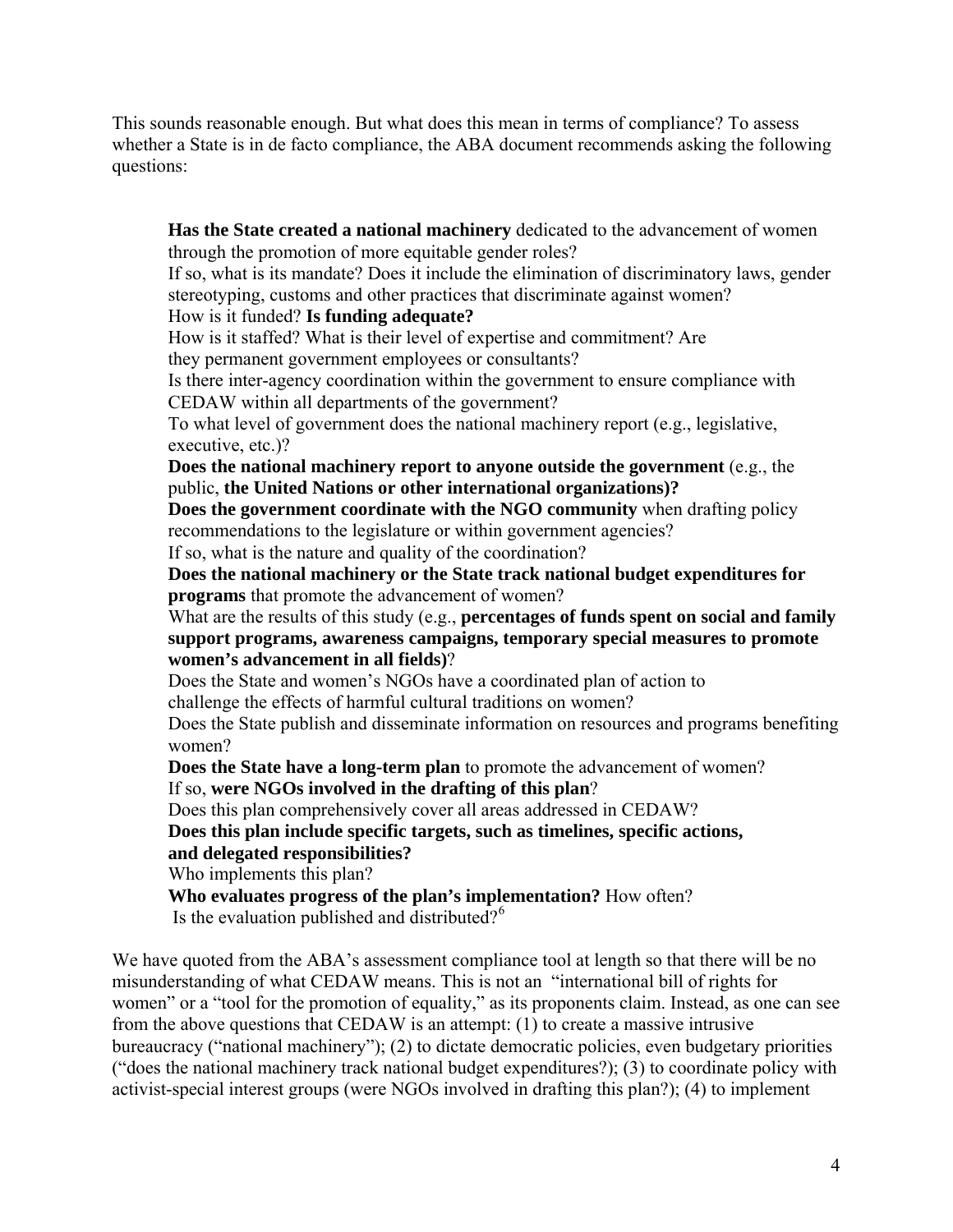preferential gender quotas ("[what] percentage of funds [are]spent on temporary special measures?); and (5) to use taxpayer funds for the promotion of controversial policy objectives ("[what]percentage of funds [are]spent on awareness campaigns"?).

Further, what is the purpose of asking if the "national machinery" "reports" to "United Nations or other international organizations"? The implication is that our self-governing constitutional democracy needs the approval, or at least the imprimatur, of the United Nations to determine our own laws on discrimination and sexual equality. This implies that American sovereign selfgovernment—that is to say, decision-making within the American constitutional process—is somehow contingent on forces outside of our nation and constitutional process.

In fact, the ABA Assessment tool emphasizes the authority of CEDAW over national law. First, the ABA document asks: how does the definition of "discrimination against women" in national law compare to CEDAW's definition of discrimination. It, then asks, "If it [the definition of discrimination against women] does not coincide, [with CEDAW's] what measures have been taken (and by whom) to harmonize CEDAW's definition of discrimination against women with the State's definition."[7](#page-10-1) The implication is that CEDAW's definition has precedence over national law.

This point is made even clearer on the following page of the ABA document. The ABA recommends asking: "Is CEDAW directly applied and given effect in courts as part of national law? And then the most revealing question of all: "What training programs exist to educate judges and other legal professional about CEDAW's precedence over national law"?<sup>[8](#page-10-1)</sup> The implication of this question is that if there is no training program in which judges learn that CEDAW is superior to national law, there ought to be.

Through its questions on compliance with CEDAW, the ABA document implicitly indicates that the CEDAW Convention endorses a series of controversial policy positions. These include (1) the concept of "comparable worth; (2) gender quotas for elected offices; (3) federal government sponsored revision of textbooks, the promotion of co-educational institutions and the elimination of all-male education institutions; (4) federal government action to promote shared parental responsibilities which includes government-sponsored "family education"; and (5) federal government action to promote parental leave for men.

In these issues the ABA document asks the following:

●On "comparable worth."

Do women enjoy the right to equal remuneration (including non-monetary benefits) for work of equal value?

What enforcement mechanisms exist to ensure compliance with equal pay and equal evaluation of work laws in both the public and private spheres?

Are there policies and procedures established to prohibit discrimination in the evaluation of work performance? Have gender-neutral evaluation criteria been established?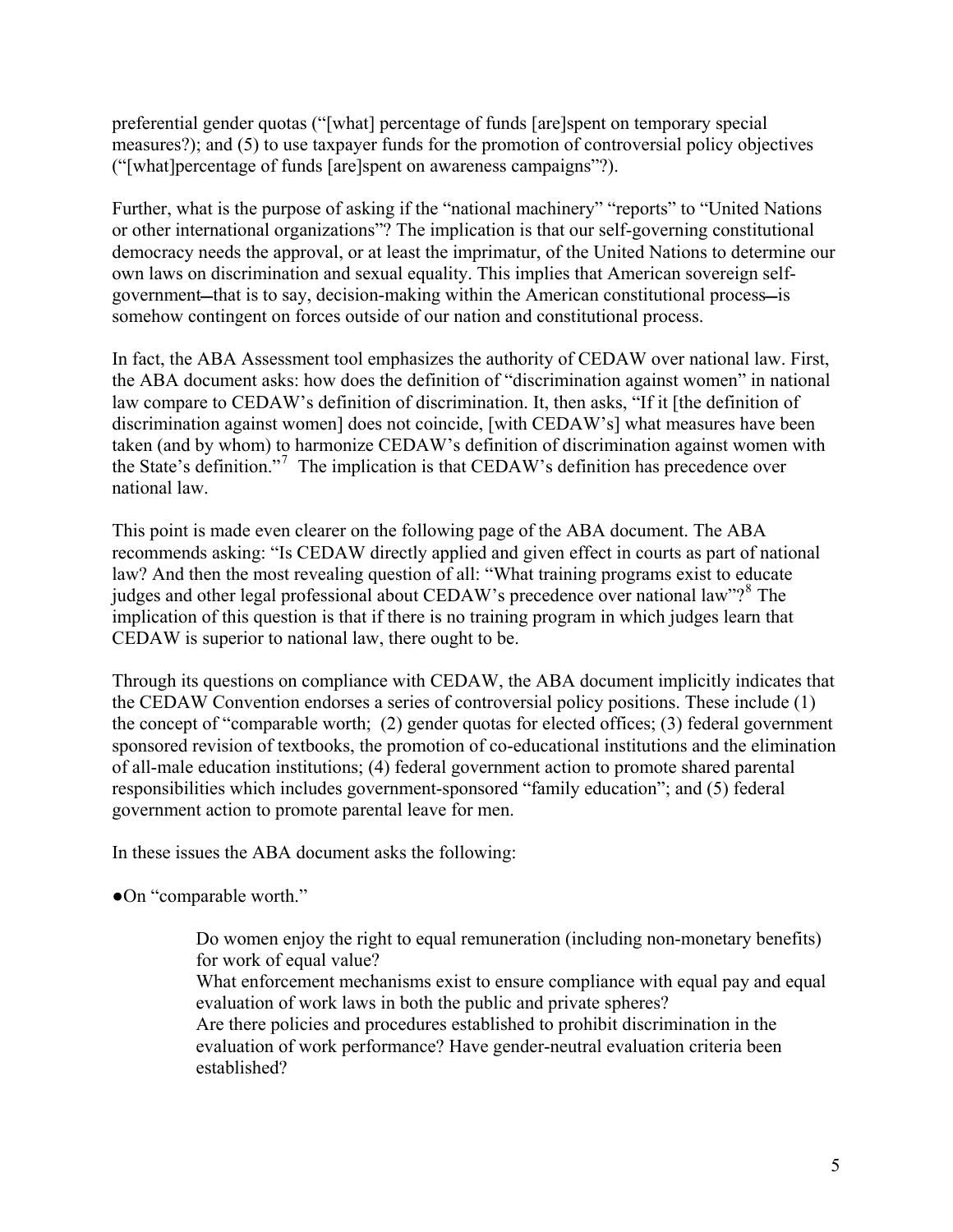Has the State undertaken any studies to calculate the value of work done by women in the non-monetized sector, including but not limited to agricultural work, domestic work, child and elder care, family education and health care?<sup>[9](#page-10-1)</sup>

### ●On gender quotas for elected officials.

Has the State allocated funds to encourage female candidates to run for office? Has the State Party expanded women's opportunities to vote by providing child-care facilities or transportation to conveniently located polling stations throughout the country?

Do gender quotas exist for increasing the number of women elected or

appointed to government bodies? If so, how have they been implemented?

Do gender quotas exist to include a certain number of women on party lists or as party candidates?

What percentage of party members are women?

What percentage of party leaders are women?

Does the State track how many women run for publicly elected bodies?

Do voting rates differ between women in urban and rural areas?

If so, has the State introduced any special temporary measures to eliminate the gap? Are female candidates guaranteed equal access to media outlets during their political campaigns as men?

Do they receive equal media attention? If so, what kind of media attention?

Does a negative perception about women's participation in politics exist?

If so, has the State undertaken a public information campaign to change people's negative perceptions about women's participation in politics?

Do public education campaigns conducted by the State emphasize the importance of a balanced representation of men and women in elected bodies?<sup>[10](#page-10-1)</sup>

●On federal government sponsored revision of textbooks, promotion of all co-educational institutions, and the elimination of same sex education institutions.

> Is co-education of boys and girls practiced in all areas of the State? If not, what measures have been undertaken to encourage co-education throughout the State?

Has the State conducted a review of school curricula, textbooks and other materials at all educational levels to eliminate negative stereotyping of girls and women? What measures has the State undertaken to review teacher training materials and curricula with the aim of eliminating gender stereotypes?

If so, has the State adequately staffed and funded these initiatives?

In secondary school curricula, does the teaching of the State's political history include the contributions of women political leaders and women's participation in historical events<sup> $2^{11}$  $2^{11}$  $2^{11}$ </sup>

●On federal government action to promote shared parental responsibilities including government sponsored family education.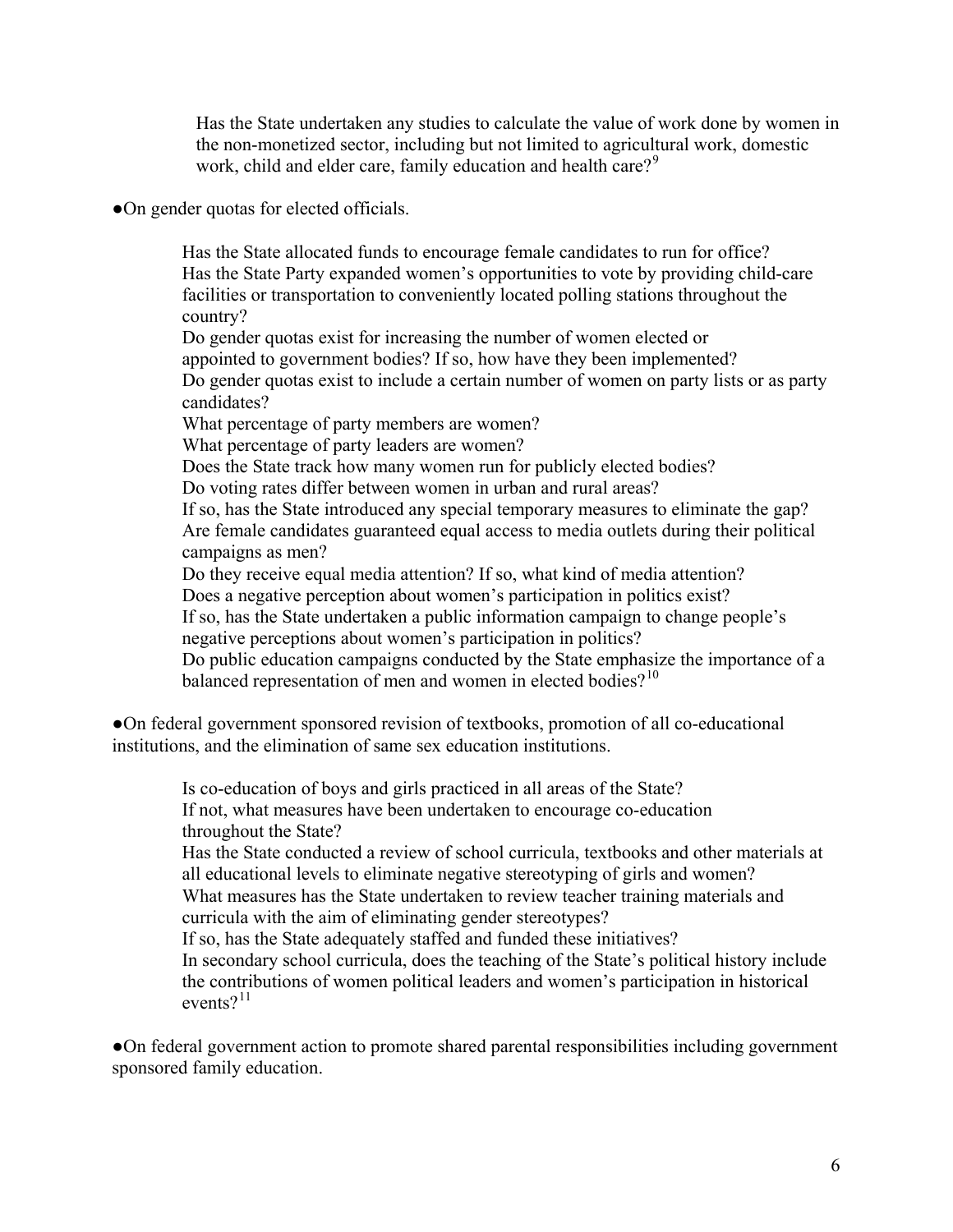What measures has the State undertaken to ensure that family education includes the concept of shared responsibility of both parents in raising children? What measures has the State undertaken to encourage shared parental responsibilities?<sup>[12](#page-10-1)</sup>

#### ●On federal government action to promote parental leave for men

Is there paternity leave for fathers? If so, what percentage of eligible men use it? What measures has the State undertaken to encourage men's use of paternity leave where it exists? Does the State support, financially or otherwise, social services that enable parents to balance family obligations with work responsibilities and participation in public life? Is paternal leave available to men? If so, what is the State doing to encourage men to use their paternal leave?<sup>[13](#page-10-1)</sup>

Surely, it is clear that the "right" answers to the ABA's assessment tool (that is, the answers that demonstrate that a nation is in compliance with CEDAW) are affirmative—"yes we do have gender quotas for elected officials"; "yes we do have government-funded paternity leave for men." Moreover, if male-female ratio in any category is not near 50-50, "yes, we will institute 'special temporary measures' until this parity is achieved."

Yet, none of the issues listed above (comparable worth, gender quotas, textbook revision, government promotion of shared parental duties, government promotion of parental leave for men) are serious human rights or women's rights issues, such as voting rights or the end of female genital mutilation. Some, such as comparable worth, are controversial political issues about which there is much disagreement. Others have so little popular support that they have never even reached the stage of becoming serious political proposals (e.g., gender quotas for members of Congress). The remaining issues, for example, how families divide household and parental duties, are, questions, most Americans believe, that families should be able to determine for themselves without coercion from the U.S. federal government or the United Nations. If the American proponents of CEDAW are serious small "d" democrats they should be willing to play by the rules of our constitutional system. That is to say, they should attempt to enact their proposals through the normal process of American democracy, not claim these controversial proposals are "universal human rights" that should not be subject to democratic decision-making.

#### The work of the UN CEDAW Committee that monitors the Convention.

UN Human Rights Conventions such as CEDAW establish a committee of experts and advocates to monitor the progress of the State Parties towards compliance with the treaty. To understand how CEDAW is defined and works in practice it is necessary to review the actions of the CEDAW Committee that monitors the compliance of the nation-states. Listed below are some highlights of the work of the CEDAW Committee in monitoring the compliance of six fully functioning advanced democracies. To better understand what American compliance with CEDAW would mean, we choose to review only the CEDAW Committee's response to democratic nations.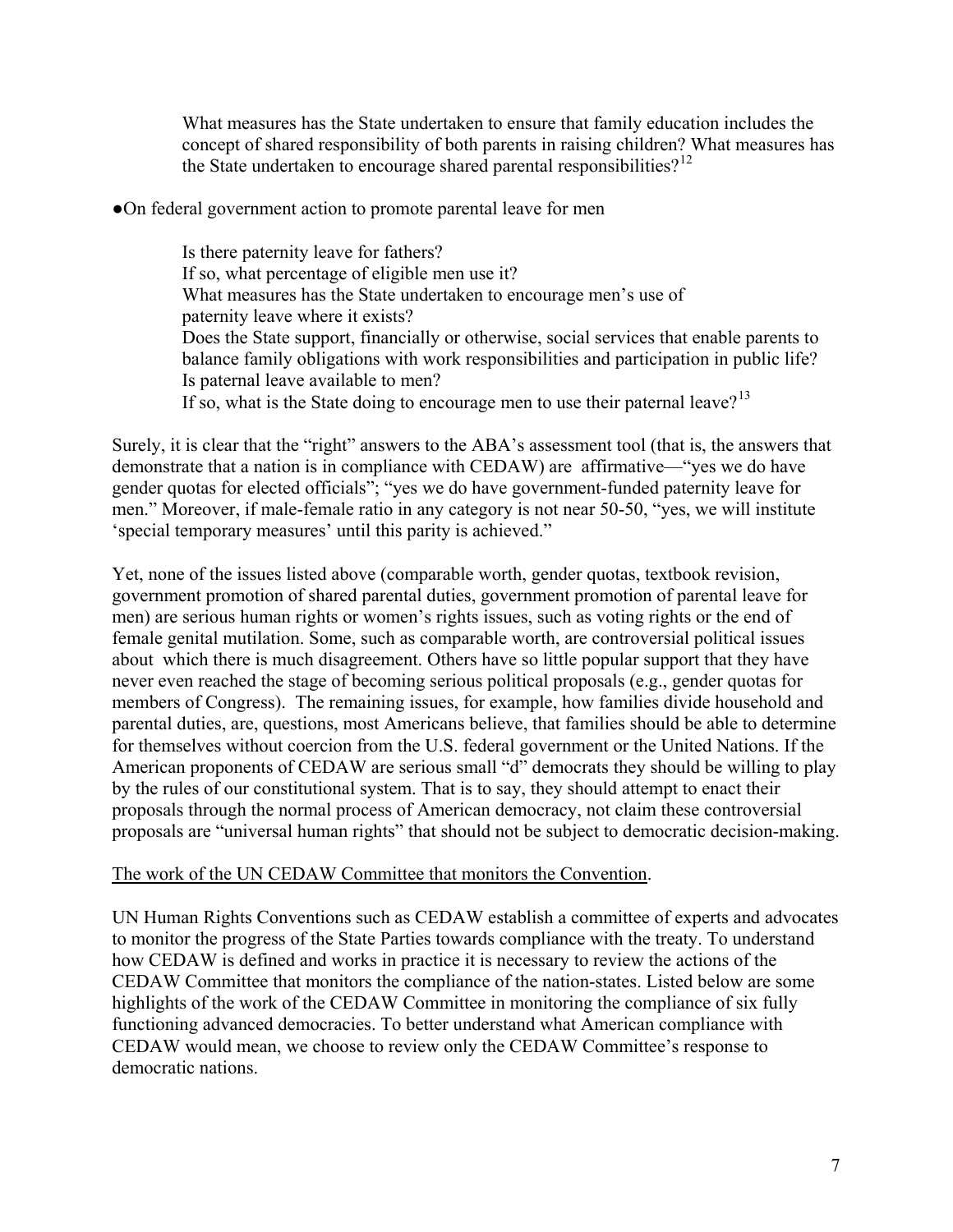### ●United Kingdom of Great Britain and Northern Ireland.

The CEDAW Committee admonished the British because they appeared to prefer equality of opportunity and equality under law to "substantive equality" or equality of result or outcome. Thus, the CEDAW Committee "notes with concern, however, that varying levels of public understanding of the concept of substantive equality have resulted in the promotion of equality of opportunity and of same treatment only." The CEDAW Committee told the British to "implement awareness raising and education campaigns" to explain the "meaning of substantive equality that goes beyond equality of opportunity" to equality of outcome. To do this it would be necessary for the British to develop "appropriate mechanism and capacity to monitor implementation, evaluate results achieved, and ensure accountability."[14](#page-10-1)

# ●France.

The CEDAW Committee complained that despite France's gender parity law which required 50% gender quotas for party candidates in local elections—the Committee was still concerned with the "under-representation of women in high-level positions in public sectors...in academia, and in the private and business sectors."[15](#page-10-1) Moreover, the CEDAW Committee called on France to curb the "wage gaps" between men and women by "financial sanctions" against companies, "that did not have a plan to redress wage inequalities."<sup>[16](#page-10-1)</sup>

# ●Germany.

The CEDAW Committee told Germany to introduce government subsidized non-transferable child raising leave to fathers. The reason for this was that the Committee was displeased that so few German fathers were using parental leave under the voluntary arrangement.<sup>[17](#page-10-1)</sup> Thus, the CEDAW Committee demanded to know: "Has the Government conducted a study on why fathers are so reluctant to take parental leave?<sup>[18](#page-10-1)</sup> Further, the Committee insisted upon knowing "what measures" the German government was "envisaging to counteract such realities."<sup>[19](#page-10-1)</sup>

# ●Ireland.

The CEDAW Committee told the Irish to "genderproof" their budget and allocate more budgetary funds for women's concerns. Ireland was also informed by the Committee that "it was important" for the republic that all the UN Human Rights Treaties (including CEDAW, the Rights of the Child, the Convention for the Elimination of Racial Discrimination, and the Convention for Civil and Political Rights be incorporated into domestic law.<sup>[20](#page-10-1)</sup>

### ●Israel.

The CEDAW Committee admonished the Israelis because their public health services allocated considerable resources to *in vitro fertilization*, but contraceptives were not free. The Committee also told the Israelis to develop programs to provide for the "gender sensitization of the judiciary, police, and health professionals."[21](#page-10-1) Eight years later, the CEDAW Committee reported that it "remained concerned about the low level of representation of women" in local authorities. The Israelis were told by the CEDAW representatives to "take sustained measures, including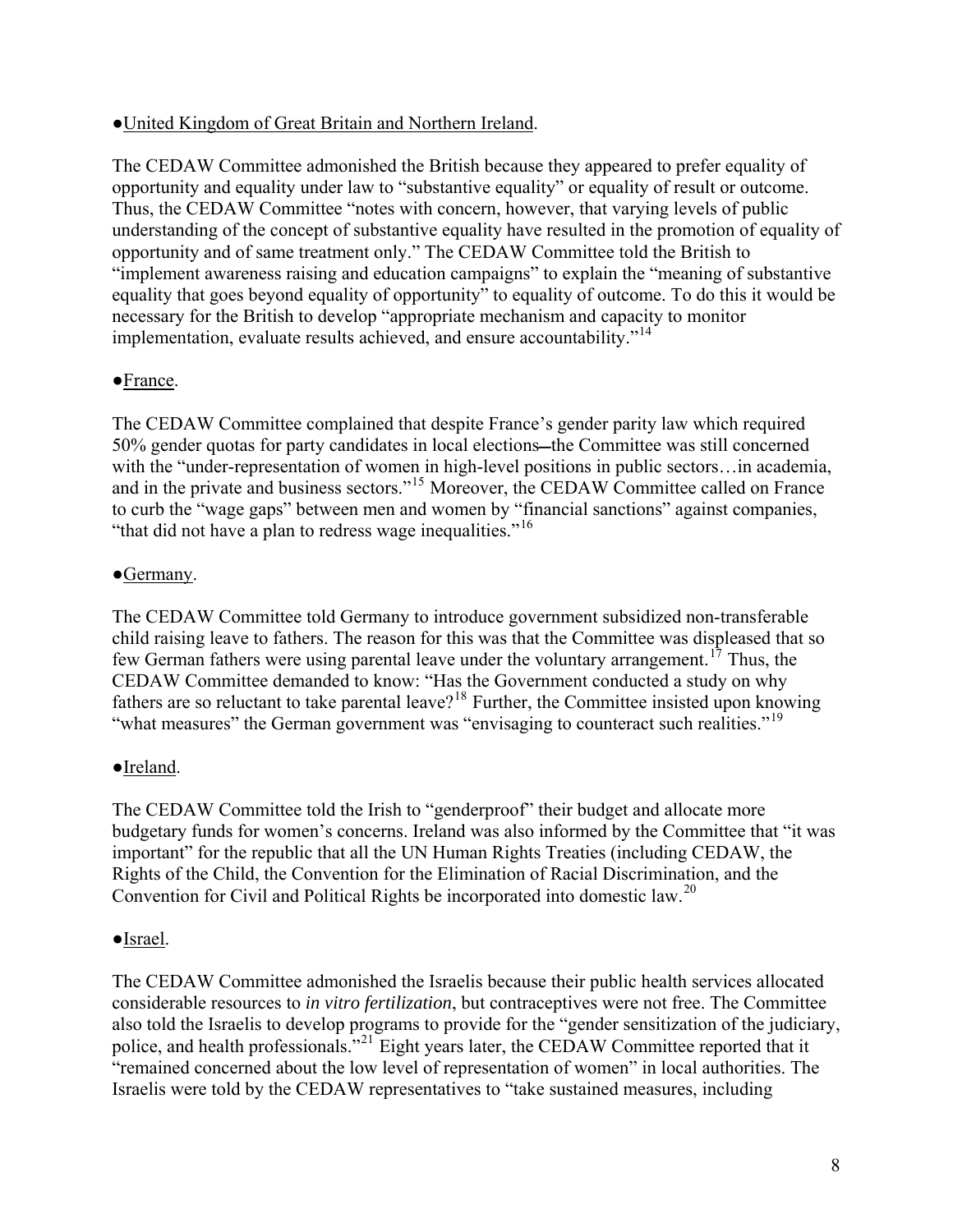temporary special measures in accordance with article 4, paragraph 1 of the Convention…and to establish concrete goals and timetables" to increase the "representation of women, including Israeli Arab women in elected and appointed bodies in all areas of public life."[22](#page-10-1)

## ●Australia.

The CEDAW Committee complained to the Australians that although they had ratified the treaty, they had attached reservations to that ratification that restricted women in military combat units. The Committee also objected to what it defined as "disproportionate budget cuts" on programs effecting women. In addition, the Committee admonished Australia for failing to provide federally funded state maternity leave.<sup>[23](#page-10-1)</sup> Nine years later, the Committee "welcomed" Australian legislation that provided for paid maternity leave for federal government workers but complained that there was no "national system of paid maternity leave" that would require the states, territories, and private sector to act.<sup>[24](#page-10-1)</sup>

The activities of the CEDAW Committee's country monitoring reports reveal that the tone of the ABA Assessment Tool is essentially accurate in anticipating what constitutes "compliance" with the CEDAW Convention. Both the ABA document and the results of the CEDAW Committee's monitoring of democracies demonstrate that the UN Women's Convention is extremely problematic in both principle and practice.

The overarching principle behind CEDAW is substantive equality, or ascribed group-based equality of outcomes, enforced by government bureaucracies. That is, equality of result based on the group that one is born into. This is antithetical to the traditional American concepts of equality of opportunity and equality under law, without regard to race, sex, ethnicity, or religion. In fact, the CEDAW representatives specifically criticize equality of opportunity and equality under law as inadequate. Americans spent a good part of the last century fighting ideologies and movements that promoted (although they didn't practice) substantive equality, there is no reason to embrace this false principle today.

In practice, compliance with the type of substantive or de facto equality promoted by the CEDAW Committee means massive government-bureaucratic intrusiveness into every aspect of national life-politics, economics, health, family, religion and social policy. This is clearly shown by the Committee's attempted interference in how democracies deal with such issues as: the ratio of funds spent on *in vitro* fertilization as opposed to contraceptives; government "measures" to "counteract" the reluctance of fathers to use parental leave; "financial sanctions" against companies that have not instituted comparable worth pay rates based on gender; the political question of whether or not women should serve in military combat roles; and government programs for the "gender sensitization" of judges.

### The Issue of Enforcement.

It is often noted by the proponents of the treaty that the CEDAW Committee has no enforcement authority. If the treaty is not self-executing, the argument runs, Congress would have to enact legislation to implement CEDAW. Nevertheless, as American Enterprise Institute scholar Christina Hoff Sommers recently noted the ratification of CEDAW is sure to have an effect on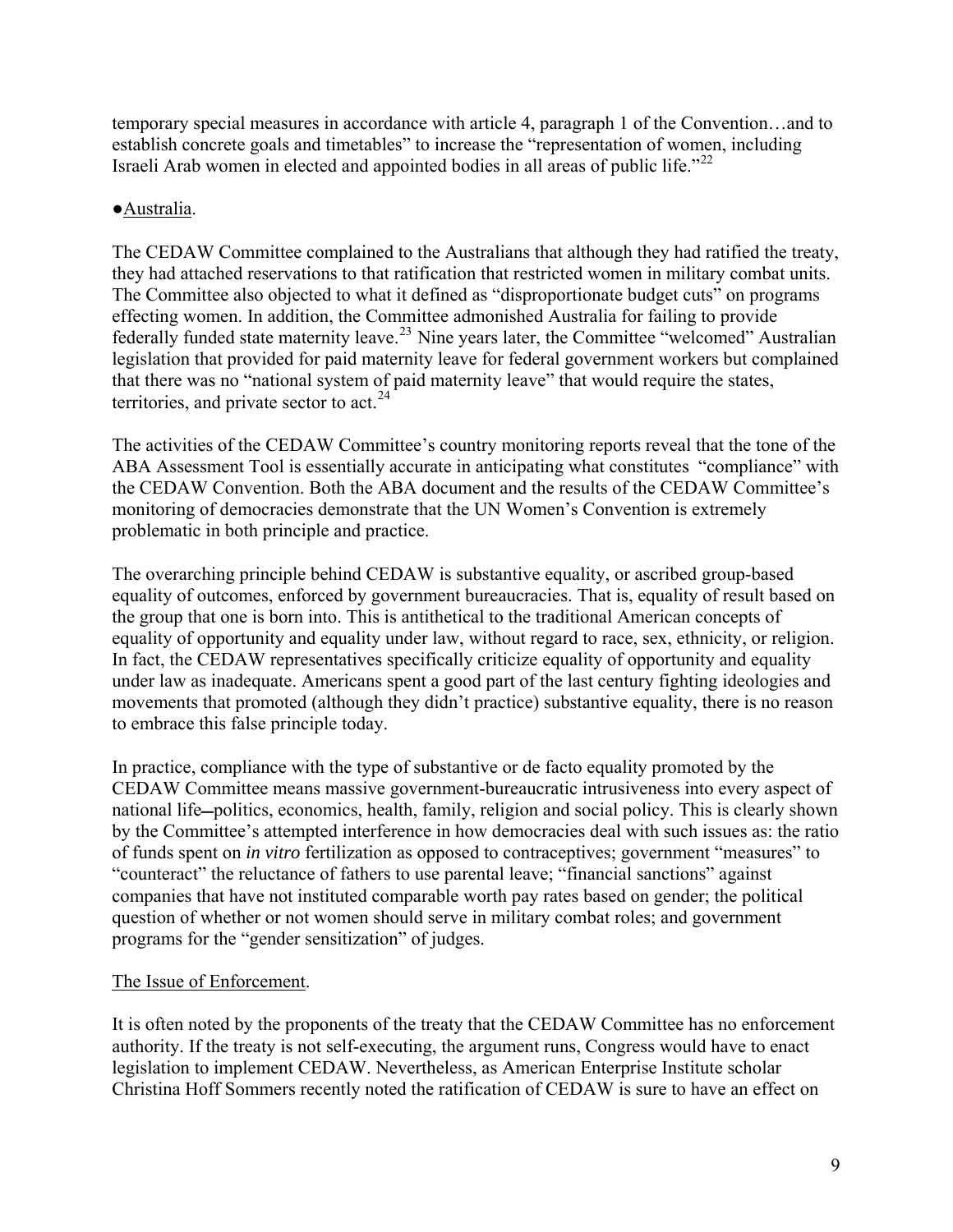policy development in the U.S. Many lawsuits will be brought arguing that the U.S. is not in compliance with CEDAW on this or that issue. Sommers argues that given "the official nature of the [CEDAW] committee, and the legal authority conferred upon it by the international community…its judgments would become a powerful persuasive force.<sup> $25$ </sup> Further, "CEDAW" would serve as an impetus and a justification for judges to make radical new ruling in cases touching on gender issues."[26](#page-10-1)

## *Massive Litigation*.

Indeed, as the ABA document suggested, the ratification of CEDAW would lead to massive litigation with activist-special interest groups filing law suit upon law suit in an attempt to achieve equality of outcome through judicial means because they have been unable to achieve this goal legislatively through the democratically elected Congress.

### *RUDs, Reservations, Understandings, and Declarations will have little meaning*.

Nor will the inclusion of any "Reservations, Understandings, and Declarations (RUDs) to America's ratification matter. As Professor Sommers remarks, "The legitimacy and role of 'reservations' in international human rights treaties is one of the most contested areas of international law. Legal experts disagree about the power of RUDs to insulate a country from provisions of a treaty if has committed itself to honor. CEDAW itself states, 'A reservation incompatible with the object and purpose of the Convention shall not be permitted. $1^{27}$  $1^{27}$  $1^{27}$  Further, she notes, "as NOW…reported on its website in August 2009, 'Representatives from groups who have advocated for ratification over the years suggest that RUDs have little meaning and could potentially be removed from the treaty at some point.<sup>"[28](#page-10-1)</sup>

#### *CEDAW process undemocratic in principle and antithetical to a free society.*.

At the end of the day, the CEDAW process itself is at odds with core American democratic principles because the role of the CEDAW monitors (1) distorts the democratic decision-making process and (2) because these UN monitors seek to limit both the scope of democratic selfgovernment and the role of civil society and private life. The CEDAW Committee is a foreign body that takes sides in favor of one political group and against another political group within a democratic state in which it has neither citizenship nor any type of democratic accountability. We saw at the beginning of this testimony how the CEDAW Committee took sides in Slovenia for one political group and against the pro-family forces. In the US, upon ratification of the treaty, it is clear that the CEDAW Committee will work hand and globe with some domestic special interest groups (*e.g.,* NOW and other supporters of expanded government) and, at the same, oppose other domestic actors (*e.g.,* pro-family groups, private sector advocates, budget limiters and others). Thus, the CEDAW monitors would interfere in and distort our internal democratic process.

Worse still, the CEDAW Committee would not simply "take sides" in American politics, but would work actively to limit American democratic decision making by taking political issues out of the hands of elected officials and transform them into "universal human rights," to be determined by judges on the basis of the "evolving norms of international law." Further, the